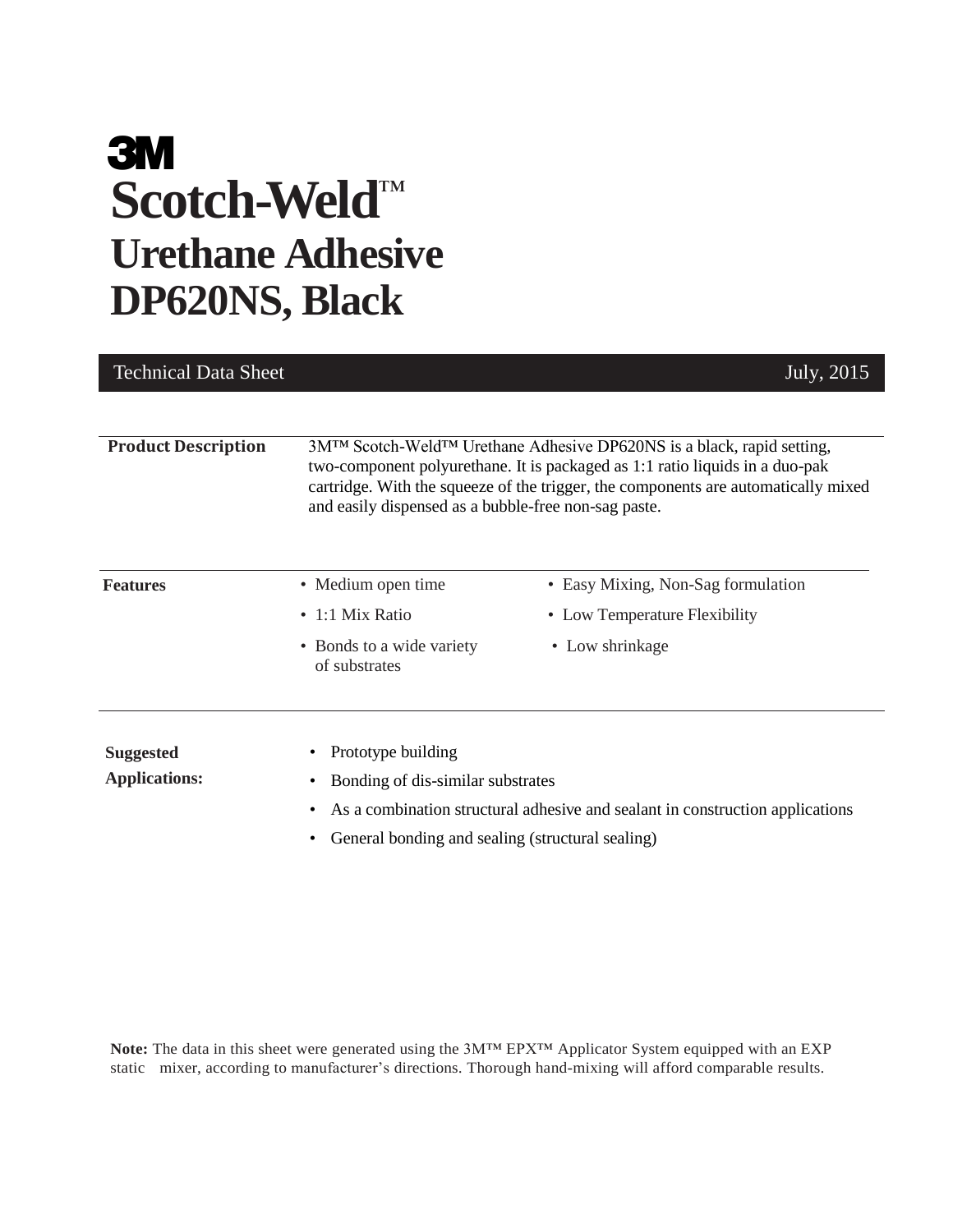### DP620NS, Black

| <b>Typical</b><br><b>Uncured</b>     |                 | Note: The following technical information and data should be considered representative or<br>typical only and should not be used for specification purposes. |                                        |  |  |
|--------------------------------------|-----------------|--------------------------------------------------------------------------------------------------------------------------------------------------------------|----------------------------------------|--|--|
| <b>Physical</b><br><b>Properties</b> | <b>Property</b> | <b>Condition</b>                                                                                                                                             | <b>DP620NS, Black</b>                  |  |  |
|                                      | Appearance      | Part B<br>Part A                                                                                                                                             | <b>Clear Yellowish</b><br>Opaque Black |  |  |
|                                      | Mix Ratio (B:A) | By volume<br>By weight                                                                                                                                       | 1:1<br>1:1                             |  |  |

**Viscosity<sup>1</sup>**

**Work Life @ 73°F (23°C)** 

**<sup>1</sup>**Brookfield CP #52 @ 50 rpm, 77°F (25°C)

By weight

@ 77°F (25°C)

**Density, Ib/gal** Part B 9.0 – 9.4<br>Part A 9.5 – 9.9

**Note: The following technical information and data should be considered representative or typical only and should not be used for specification purposes.**

Part B<br>
Part A<br> **1000 - 5000 cP**<br> **1000 - 5000 cP** 

1000 - 5000 cP

 $9.5 - 9.9$ 

20 minutes

| <b>Property</b>                       | Condition                        | <b>DP620NS, Black</b>                                  |
|---------------------------------------|----------------------------------|--------------------------------------------------------|
| Appearance                            | Cured                            | <b>Black</b>                                           |
| <b>Time to Handling Strength</b>      | 50 PSI Overlap<br>shear strength | 4 hours                                                |
| <b>Hardness After Cure</b>            |                                  | 50 Shore D                                             |
| <b>Elastic Modulus</b><br>(ASTM D638) | 75°F (24°C)                      | 131,000 psi                                            |
| <b>Strain at Break</b><br>(ASTM D638) | 75°F (24°C)                      | 110%                                                   |
| <b>Temperature Range</b>              | Continuous<br>Exposure           | $-60^{\circ}$ F (-51 $^{\circ}$ C) to<br>250°F (121°C) |

#### **Typical Cured Physical Properties**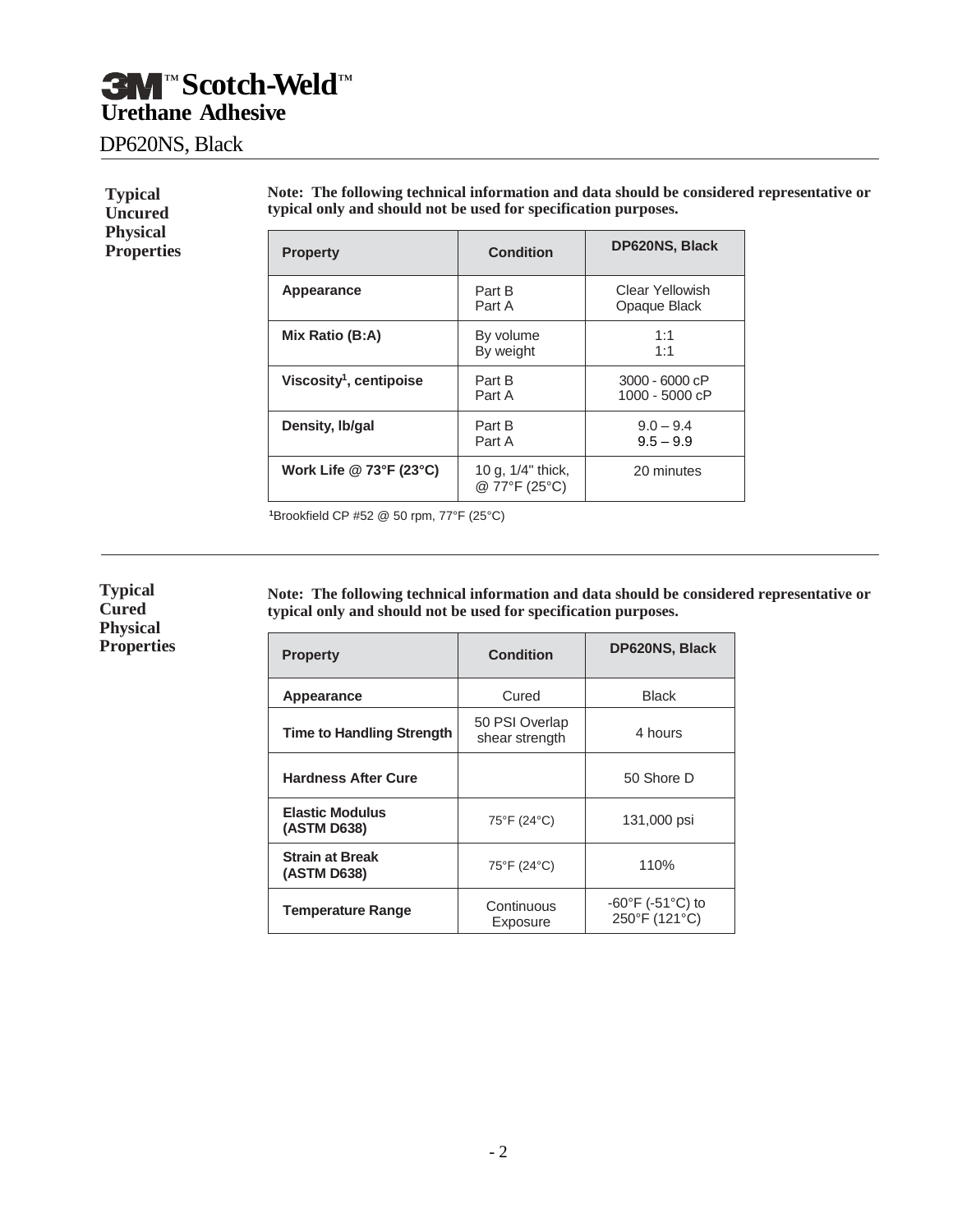### DP620NS, Black

#### **Typical Adhesive Performance Characteristics**

**Note: The following technical information and data should be considered representative or typical only and should not be used for specification purposes.**

#### **Aluminum, Overlap Shear, at Temperature (PSI) (ASTM D1002)**

| Temperature                         | <b>DP620NS, Black</b> |
|-------------------------------------|-----------------------|
| $-40^{\circ}$ F (-40 $^{\circ}$ C)  | 2800                  |
| 73°F (23°C)                         | 2880                  |
| 180°F (82°C) (15 min.) <sup>1</sup> | 550                   |

<sup>1</sup>Represents time in test chamber oven before test.

#### **Overlap Shear, Tested @ 73°F (23°C) (PSI) (ASTM D1002)**

| <b>Product</b>    |                | DP620NS, Black |
|-------------------|----------------|----------------|
|                   |                |                |
| Aluminum          | MEK/abrade/MEK | 2880           |
| Cold Rolled Steel | MEK/abrade/MEK | 1700           |
| Nylon             | IPA/abrade/IPA | 310            |
| Polycarbonate     | IPA/abrade/IPA | 430            |
| Acrylic           | IPA/abrade/IPA | 400            |
| <b>SMC</b>        | IPA/abrade/IPA | 700            |
| Rigid PVC         | IPA/abrade/IPA | 480            |
| <b>ABS</b>        | IPA/abrade/IPA | 630            |
| <b>HIPS</b>       | IPA/abrade/IPA | 310            |

#### **Aluminum, Floating Roller peel, Tested @ 73°F (23°C) (PIW) (ASTM D3167)**

| Temperature | <b>DP620NS, Black</b> |
|-------------|-----------------------|
| 73°F (23°C) | 30                    |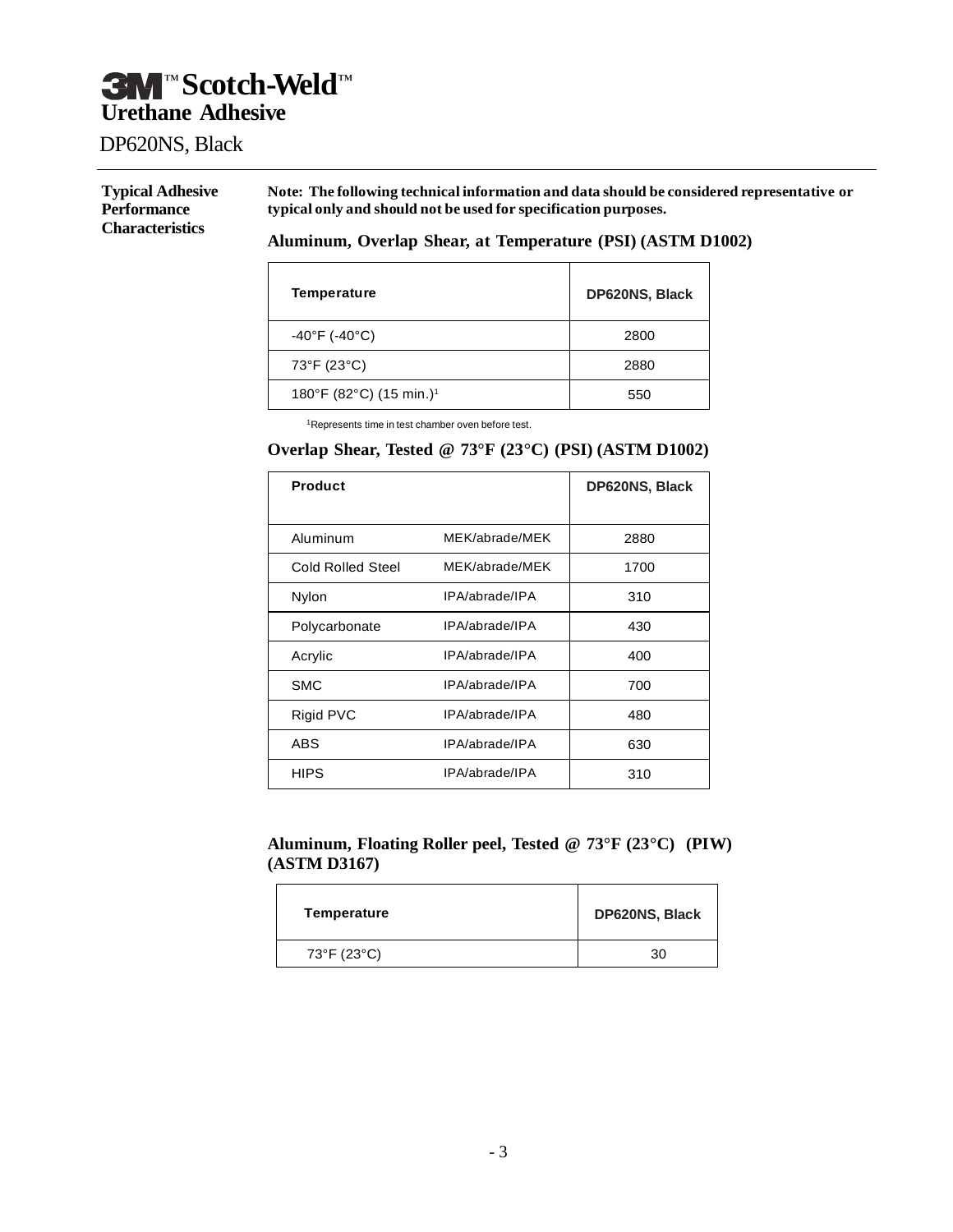### DP620NS, Black

**Typical Adhesive Performance Characteristics**  *(continued)*

**Note: The following technical information and data should be considered representative or typical only and should not be used for specification purposes.**

**Environmental Resistance, Aluminum (etched) Measured by Overlap Shear Tested @ 73°F (23°C) (PSI) (ASTM D1002)**

| <b>Environment</b> | <b>Condition</b>                  | DP620NS, Black |
|--------------------|-----------------------------------|----------------|
| Room Temperature   | 73°F(23°C)/50% RH, 30<br>days     | 100%           |
| Water Vapor        | 150°F (66°C)/ 80% RH, 30<br>days  | 120%           |
| Water Soak         | 73°F (23°C), 30 days              | 60%            |
| IPA                | 73°F (23°C), 30 days<br>immersion | 90%            |
| Gasoline           | 73°F (23°C), 30 days<br>immersion | 80%            |

**Substrates and Testing**

#### **A. Overlap Shear (ASTM D1002)**

Overlap Shear (ASTM D-1002-64, 3M Test Method C-236) strength was measured on 1" wide x 1/2" overlap specimen. These bonds were made individually using 1" x 4" pieces of substrates except for Aluminum. Two panels 0.063 in. thick, 4 in. x 7y in of 2024T-3 clad aluminum were bonded and cut into 1 in. wide samples after 24 hours. The thickness of the adhesive bond line was approximately 0.005". All strengths were measured at 73°F (23°C) except when noted.

The separation rate of the testing jaws was 0.1 in. per minute for metals, 2 in. per minute for plastics and 20 in. per minute for rubbers. The thickness of the substrates were: steel, 0.060 in.; other metals, 0.05-0.064 in.; rubbers, 0.125in.; plastics, 0.125 in. and samples were allowed to cure at 75°F (24°C) and approximately 50% RH for 1 week before tested. The separation rate of the testing jaws was 0.1 inch per minute for metals and 2 inches per minute for plastics.

#### **B. Floating Roller Peel (Bell Peel) (ASTM D3167)**

Bell peel strengths were measured on 1 in. wide bonds at the temperatures noted. The testing jaw separation rate was 6 in. per minute. The bonds were made with 0.064 in. bonded to 0.025 in. thick adherends.

#### **C. Cure Cycle**

All bonds were cured 7 days at 73°F (23°C) at 50% RH before testing or subjected to further conditioning or environmental aging.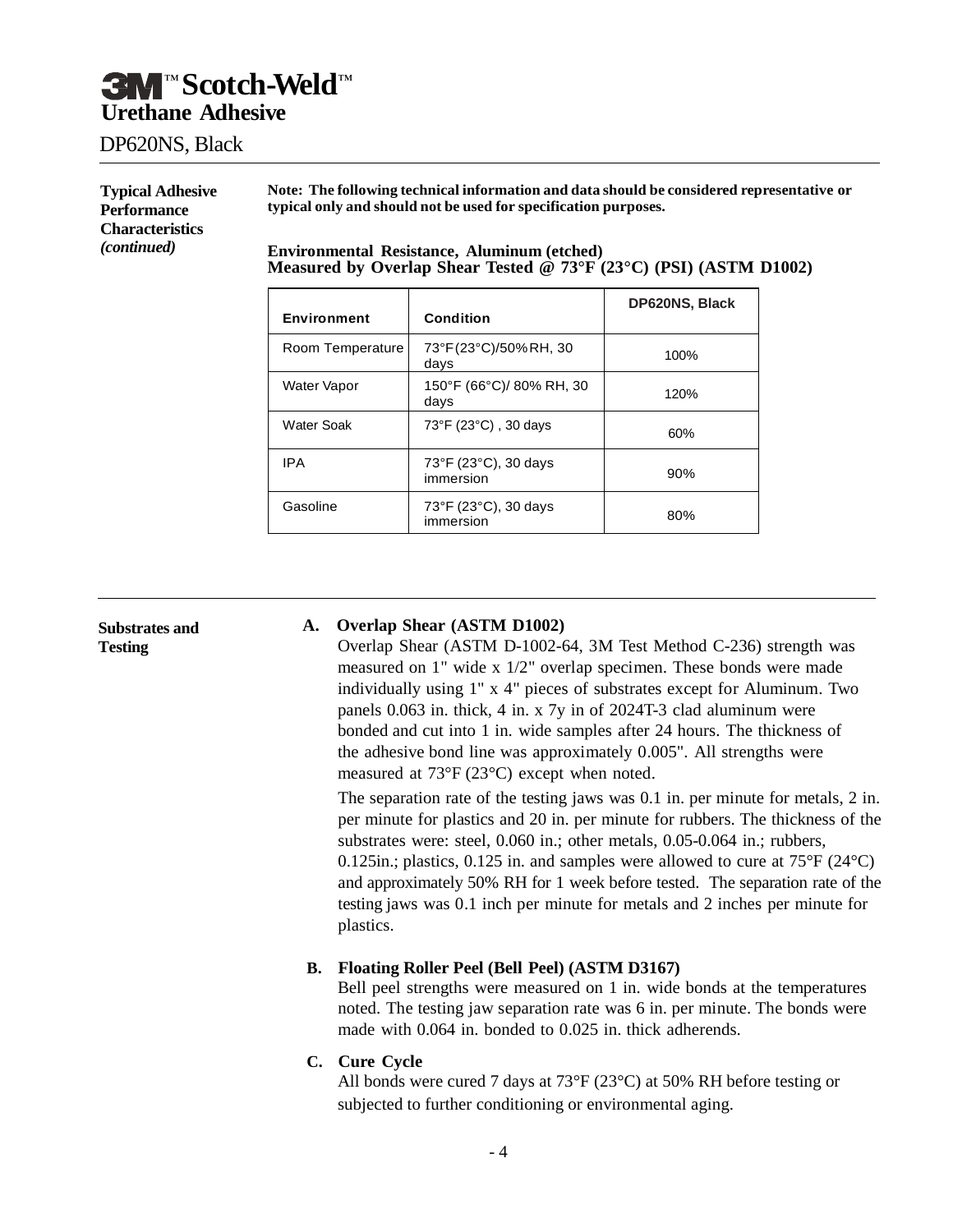DP620NS, Black

| <b>Handling and</b><br><b>Application</b><br><b>Information</b><br><b>Directions for Use</b> | 3M™ Scotch-Weld™ Urethane Adhesive DP620NS is supplied in dual syringe<br>plastic duo- pak cartridges as part of the 3MTM EPXTM Applicator System. The duo-<br>pak cartridges are supplied in 50 ml configuration. To use the EPX cartridge system<br>simply insert the duo-pak cartridge into the EPX applicator. Next, remove the duo-<br>pak cartridge cap and expel a small amount of adhesive to be sure both sides of the<br>duo-pak cartridge are flowing evenly and freely. If simultaneous mixing of Part A<br>and Part B is desired, attach the EPX mixing nozzle to the duo-pak cartridge and<br>begin dispensing the adhesive.<br>When mixing Part A and Part B manually the components must be mixed in the<br>ratio indicated in the typical uncured properties section of this data sheet.<br>Complete mixing of the two components is required to obtain optimum properties.<br>Two-part mixing/proportioning/dispensing equipment is available for intermittent<br>or production line use. These systems are ideal for line uses because of their<br>variable shot size and flow rate characteristics and are adaptable to most<br>applications. |                                                                                                                                            |  |
|----------------------------------------------------------------------------------------------|-------------------------------------------------------------------------------------------------------------------------------------------------------------------------------------------------------------------------------------------------------------------------------------------------------------------------------------------------------------------------------------------------------------------------------------------------------------------------------------------------------------------------------------------------------------------------------------------------------------------------------------------------------------------------------------------------------------------------------------------------------------------------------------------------------------------------------------------------------------------------------------------------------------------------------------------------------------------------------------------------------------------------------------------------------------------------------------------------------------------------------------------------------------------|--------------------------------------------------------------------------------------------------------------------------------------------|--|
|                                                                                              |                                                                                                                                                                                                                                                                                                                                                                                                                                                                                                                                                                                                                                                                                                                                                                                                                                                                                                                                                                                                                                                                                                                                                                   |                                                                                                                                            |  |
|                                                                                              |                                                                                                                                                                                                                                                                                                                                                                                                                                                                                                                                                                                                                                                                                                                                                                                                                                                                                                                                                                                                                                                                                                                                                                   |                                                                                                                                            |  |
|                                                                                              | Apply adhesive to clean, dry surfaces, joint parts and secure until adhesive sets.                                                                                                                                                                                                                                                                                                                                                                                                                                                                                                                                                                                                                                                                                                                                                                                                                                                                                                                                                                                                                                                                                |                                                                                                                                            |  |
| <b>Surface</b><br>Preparation                                                                | The following surface preparations were used for substrates described in this<br><b>Technical Data Sheet.</b><br>A. Aluminum Etch                                                                                                                                                                                                                                                                                                                                                                                                                                                                                                                                                                                                                                                                                                                                                                                                                                                                                                                                                                                                                                 |                                                                                                                                            |  |
|                                                                                              | Optimized FPL Etch - 3M (test method C-2803)                                                                                                                                                                                                                                                                                                                                                                                                                                                                                                                                                                                                                                                                                                                                                                                                                                                                                                                                                                                                                                                                                                                      |                                                                                                                                            |  |
|                                                                                              | 1. Alkaline degrease – Oakite 164 solution (9-11 oz./gallon water) at $190^{\circ}F \pm 10^{\circ}F$<br>$(88^{\circ}C \pm 5^{\circ}C)$ for 10-20 minutes. Rinse immediately in large quantities of cold<br>running water (3M test method C-2802).                                                                                                                                                                                                                                                                                                                                                                                                                                                                                                                                                                                                                                                                                                                                                                                                                                                                                                                 |                                                                                                                                            |  |
|                                                                                              | 2. Optimized FPL Etch Solution (1 liter):                                                                                                                                                                                                                                                                                                                                                                                                                                                                                                                                                                                                                                                                                                                                                                                                                                                                                                                                                                                                                                                                                                                         |                                                                                                                                            |  |
|                                                                                              | <b>Material</b><br><b>Distilled Water</b><br>Sodium Dichromate<br>Sulfuric Acid<br><b>Aluminum Chips</b><br>To prepare 1 liter of this solution, dissolve sodium dichromate in 700 ml of distilled                                                                                                                                                                                                                                                                                                                                                                                                                                                                                                                                                                                                                                                                                                                                                                                                                                                                                                                                                                | <b>Amount</b><br>700 ml plus balance of liter (see below)<br>28 to 67.3 grams<br>287.9 to 310.0 grams<br>1.5 grams/liter of mixed solution |  |
|                                                                                              | water. Add sulfuric acid and mix well. Add additional distilled water to fill to 1 liter.<br>Heat mixed solution to 66 to 71 $\degree$ C (150 to 160 $\degree$ F).                                                                                                                                                                                                                                                                                                                                                                                                                                                                                                                                                                                                                                                                                                                                                                                                                                                                                                                                                                                                |                                                                                                                                            |  |
|                                                                                              | Dissolve1.5 grams of 2024 bare aluminum chips per liter of mixed solution.<br>Gentleagitation will help aluminum dissolve in about 24 hours.                                                                                                                                                                                                                                                                                                                                                                                                                                                                                                                                                                                                                                                                                                                                                                                                                                                                                                                                                                                                                      |                                                                                                                                            |  |
|                                                                                              | To FPL etch panels, place them in the above solution at 150 to $160^{\circ}F$ (66 to $71^{\circ}C$ )<br>for 12 to 15 minutes.                                                                                                                                                                                                                                                                                                                                                                                                                                                                                                                                                                                                                                                                                                                                                                                                                                                                                                                                                                                                                                     |                                                                                                                                            |  |
|                                                                                              | Note: Review and follow precautionary information provided by chemical<br>suppliers prior to preparation of this etch solution.                                                                                                                                                                                                                                                                                                                                                                                                                                                                                                                                                                                                                                                                                                                                                                                                                                                                                                                                                                                                                                   |                                                                                                                                            |  |
|                                                                                              | Rinse immediately in large quantities of clear running tap water.                                                                                                                                                                                                                                                                                                                                                                                                                                                                                                                                                                                                                                                                                                                                                                                                                                                                                                                                                                                                                                                                                                 |                                                                                                                                            |  |
|                                                                                              | $-5$                                                                                                                                                                                                                                                                                                                                                                                                                                                                                                                                                                                                                                                                                                                                                                                                                                                                                                                                                                                                                                                                                                                                                              |                                                                                                                                            |  |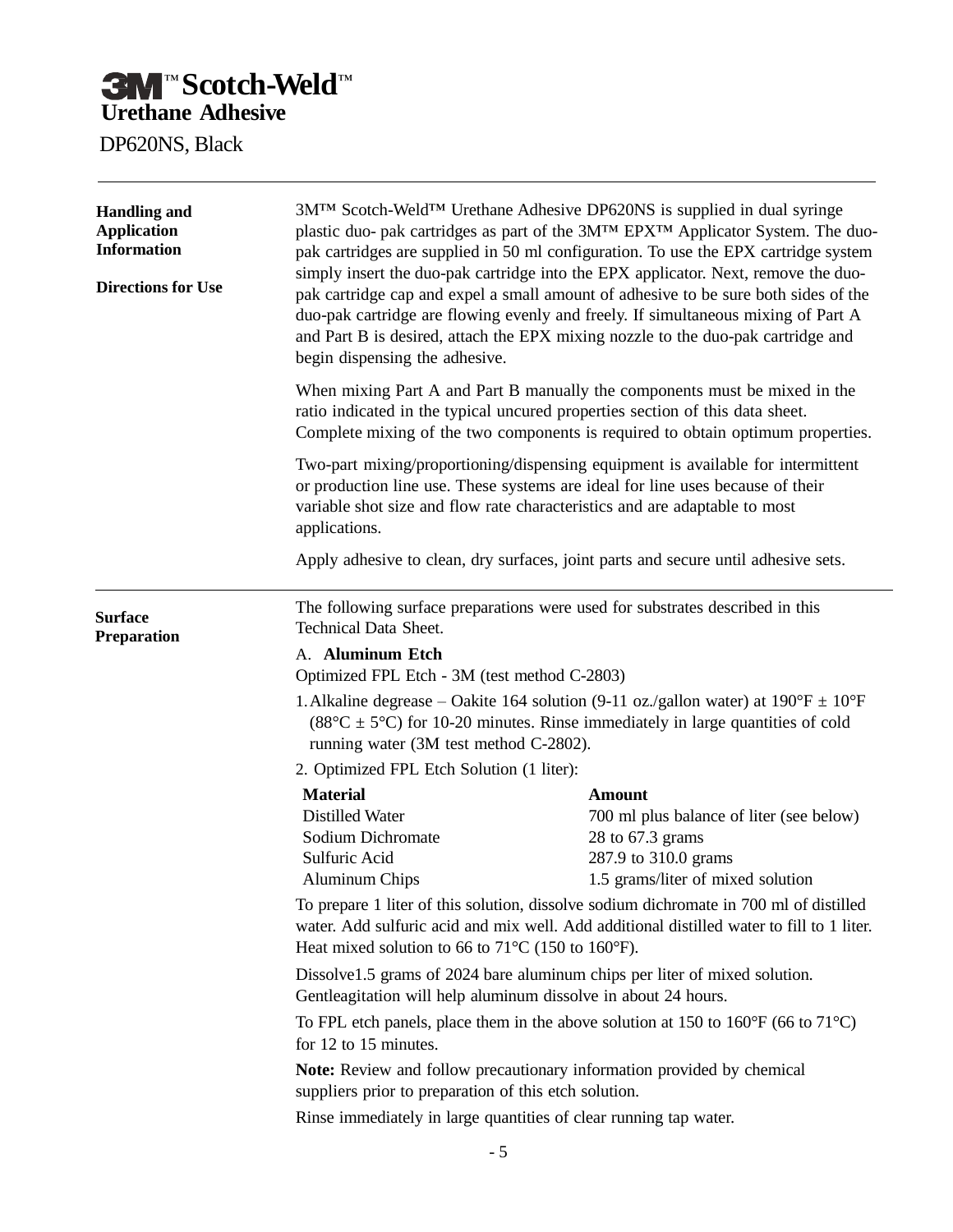DP620NS, Black

| <b>Surface</b><br>Preparation<br>(Continued) | Dry – air dry approximately 15 minutes followed by force dry at $140^{\circ}F(60^{\circ}C)$<br>maximum for 10 minutes (minimum).<br>3. Both surface structure and chemistry play a significant role in determining the<br>strength and permanence of bonded structures. It is therefore advisable to bond<br>or prime freshly primed clean surfaces as soon as possible after surface<br>preparation in order to avoid contamination and/or mechanical damage. Please<br>contact your 3M sales representative for primer recommendations. |
|----------------------------------------------|-------------------------------------------------------------------------------------------------------------------------------------------------------------------------------------------------------------------------------------------------------------------------------------------------------------------------------------------------------------------------------------------------------------------------------------------------------------------------------------------------------------------------------------------|
|                                              | <b>B.</b> Oakite Degrease                                                                                                                                                                                                                                                                                                                                                                                                                                                                                                                 |
|                                              | Oakite 164 solutions (9-11 oz./gallon of water) at $190^{\circ}F \pm 10^{\circ}F$ (88°C $\pm$ 5°C) for<br>2 minutes. Rinse immediately in large quantities of cold running water.                                                                                                                                                                                                                                                                                                                                                         |
|                                              | C. MEK/Abrade/MEK                                                                                                                                                                                                                                                                                                                                                                                                                                                                                                                         |
|                                              | Wipe surface with a methyl ethyl ketone (MEK) soaked swab, abrade and wipe<br>with a MEK soaked swab.* Allow solvent to evaporate before applying adhesive.<br>*Note: When using solvents, extinguish all ignition sources, including pilot lights,<br>and follow the manufacturer's precautions and directions for use.                                                                                                                                                                                                                  |
|                                              | D. Isopropyl Alcohol Wipe Only Surface Preparation                                                                                                                                                                                                                                                                                                                                                                                                                                                                                        |
|                                              | Wipe surface with an isopropyl alcohol soaked swab.* Allow solvent to evaporate<br>before applying adhesive.                                                                                                                                                                                                                                                                                                                                                                                                                              |
|                                              | *Note: When using solvents, extinguish all ignition sources, including pilot lights,<br>and follow the manufacturer's precautions and directions for use.                                                                                                                                                                                                                                                                                                                                                                                 |
|                                              | E. Isopropyl Alcohol/Abrade/Isopropyl Alcohol Surface Preparation                                                                                                                                                                                                                                                                                                                                                                                                                                                                         |
|                                              | Wipe surface with an isopropyl alcohol soaked swab, abrade using clean fine grit<br>abrasives, and wipe with an isopropyl alcohol soaked swab.* Then allow solvent<br>to evaporate before applying adhesive.                                                                                                                                                                                                                                                                                                                              |
|                                              | *Note: When using solvents, extinguish all ignition sources, including pilot lights,<br>and follow the manufacturer's precautions and directions for use.                                                                                                                                                                                                                                                                                                                                                                                 |
|                                              |                                                                                                                                                                                                                                                                                                                                                                                                                                                                                                                                           |
|                                              |                                                                                                                                                                                                                                                                                                                                                                                                                                                                                                                                           |
|                                              |                                                                                                                                                                                                                                                                                                                                                                                                                                                                                                                                           |
|                                              |                                                                                                                                                                                                                                                                                                                                                                                                                                                                                                                                           |
|                                              |                                                                                                                                                                                                                                                                                                                                                                                                                                                                                                                                           |